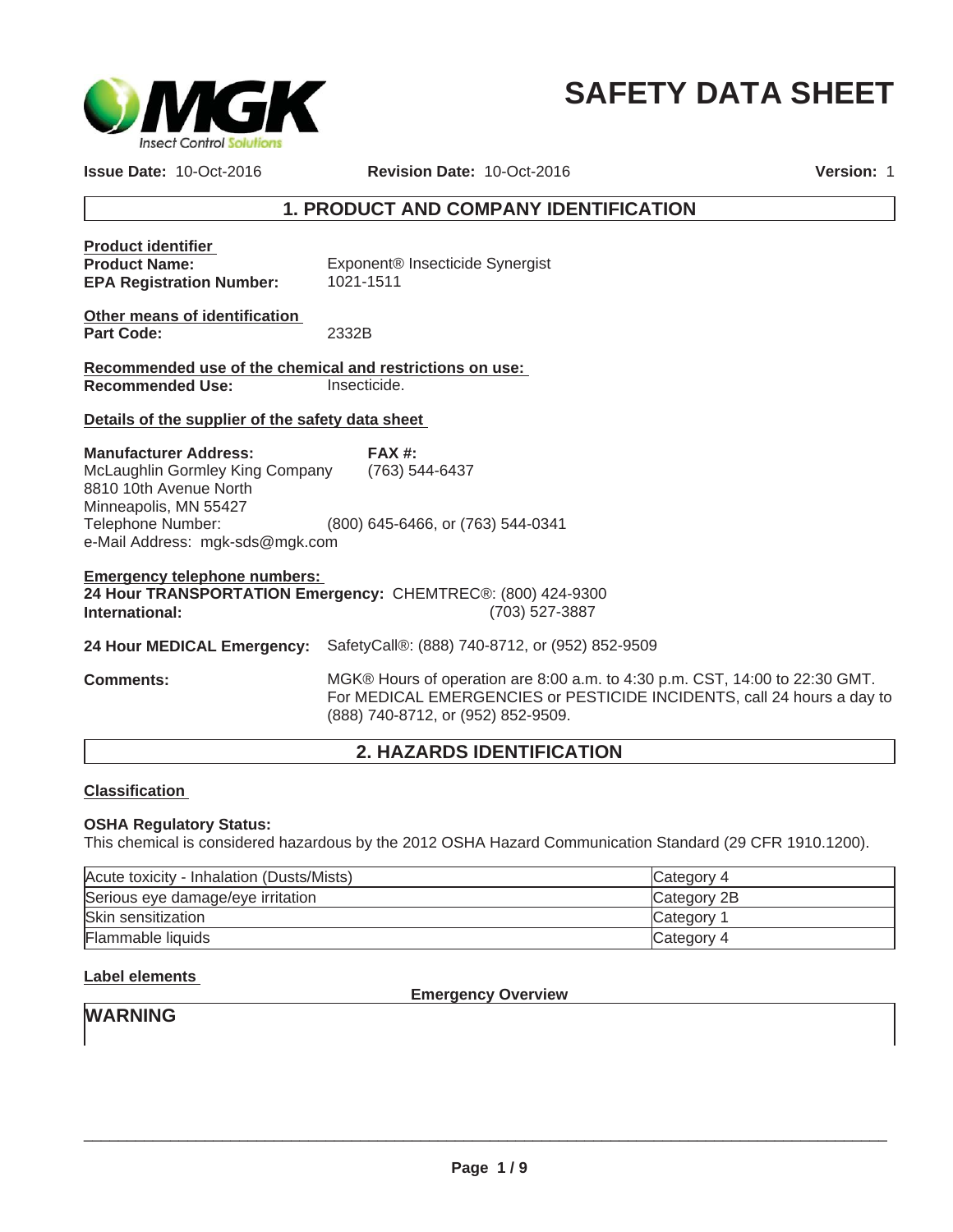$\mathbf{I}$ 

## **Hazard statements**

| Appearance: Clear, to light amber                                                                                                                                                                                                                                            | Physical state: Liquid | Odor Slight - Solvent |
|------------------------------------------------------------------------------------------------------------------------------------------------------------------------------------------------------------------------------------------------------------------------------|------------------------|-----------------------|
|                                                                                                                                                                                                                                                                              |                        |                       |
| $\cdot$ H332 - Harmful if inhaled<br>• H320 - Causes eye irritation<br>$\cdot$ H317 - May cause an allergic skin reaction<br>$\cdot$ H400 - Very toxic to aquatic life<br>$\cdot$ H410 - Very toxic to aquatic life with long lasting effects<br>• H227 - Combustible liquid |                        |                       |

 $\_$  ,  $\_$  ,  $\_$  ,  $\_$  ,  $\_$  ,  $\_$  ,  $\_$  ,  $\_$  ,  $\_$  ,  $\_$  ,  $\_$  ,  $\_$  ,  $\_$  ,  $\_$  ,  $\_$  ,  $\_$  ,  $\_$  ,  $\_$  ,  $\_$  ,  $\_$  ,  $\_$  ,  $\_$  ,  $\_$  ,  $\_$  ,  $\_$  ,  $\_$  ,  $\_$  ,  $\_$  ,  $\_$  ,  $\_$  ,  $\_$  ,  $\_$  ,  $\_$  ,  $\_$  ,  $\_$  ,  $\_$  ,  $\_$  ,

## **Precautionary Statements - Prevention:**

P210 - Keep away from heat/sparks/open flames/hot surfaces. - No smoking

- P261 Avoid breathing dust/fume/gas/mist/vapors/spray
- P264 Wash face, hands and any exposed skin thoroughly after handling
- P271 Use only outdoors or in a well-ventilated area

P272 - Contaminated work clothing should not be allowed out of the workplace

P280 - Wear protective gloves/protective clothing/eye protection/face protection

## **Precautionary Statements - Response:**

P321 - Specific treatment (see Section 4/ First Aid).

P305 + P351 + P338 - IF IN EYES: Rinse cautiously with water for several minutes. Remove contact lenses, if present and easy to do. Continue rinsing

P337 + P313 - If eye irritation persists: Get medical advice/attention

P302 + P352 - IF ON SKIN: Wash with plenty of soap and water

P333 + P313 - If skin irritation or rash occurs: Get medical advice/attention

P363 - Wash contaminated clothing before reuse

P304 + P340 - IF INHALED: Remove victim to fresh air and keep at rest in a position comfortable for breathing

P312 - Call a POISON CENTER or doctor/physician if you feel unwell

P370 + P378 - In case of fire: Use CO2, dry chemical, or foam for extinction

## **Precautionary Statements - Storage:**

P403 + P235 - Store in a well-ventilated place. Keep cool

## **Precautionary Statements - Disposal:**

P501 - Dispose of contents/container to an approved waste disposal plant

## **Hazards not otherwise classified (HNOC):**

Not applicable

## **3. COMPOSITION/ INFORMATION ON INGREDIENTS**

| <b>Chemical Name</b>              | ٠Δ.<br>N0                   | Weight-% |
|-----------------------------------|-----------------------------|----------|
| (PBO)<br>Piperonyl<br>' Butoxide, | $\cap$<br>. ו - ו<br>. U3-r | 91.30    |

\*The exact percentage (concentration) of composition has been withheld as a trade secret.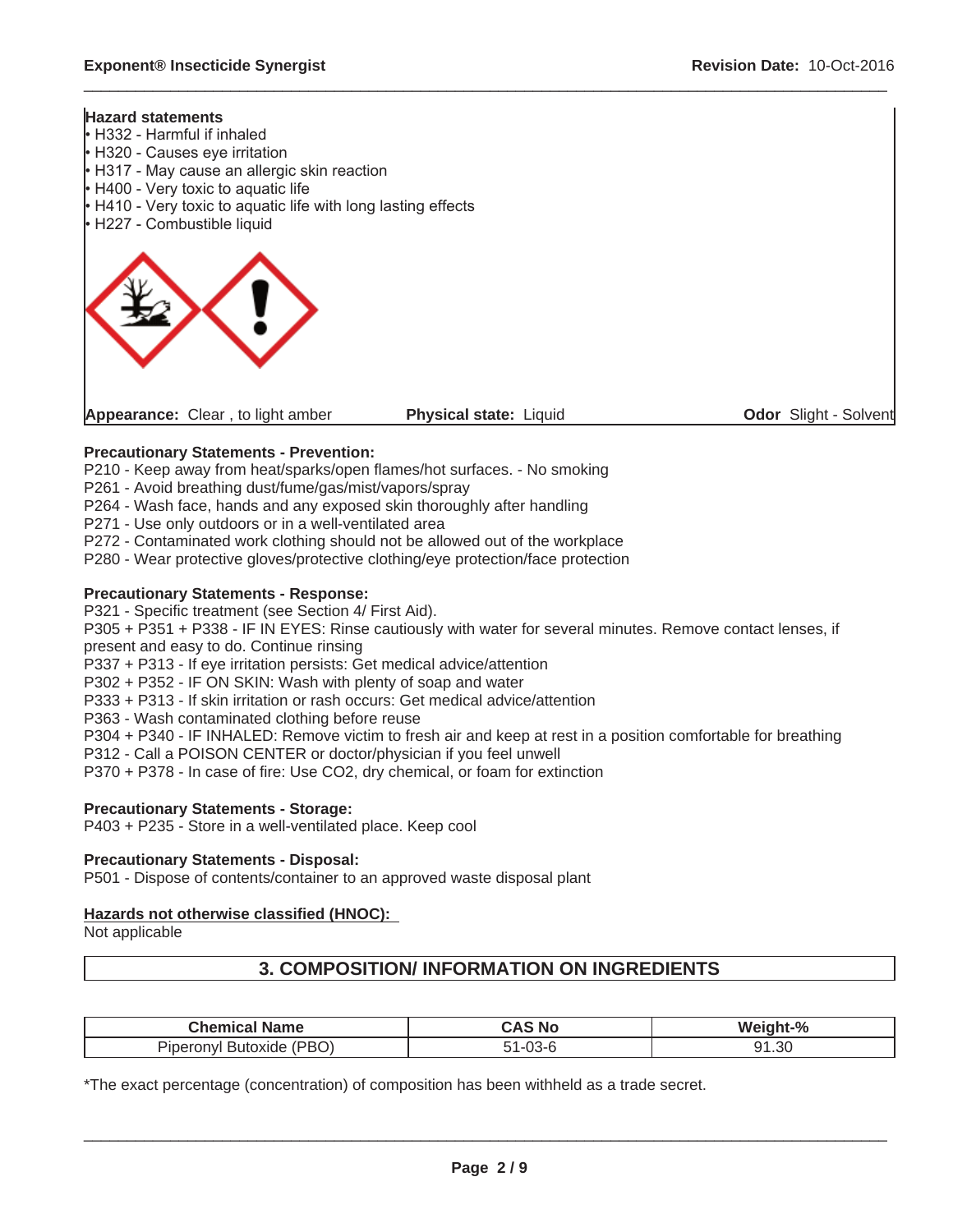Comments: Ingredients not identified are proprietary or non-hazardous. Values are not product specifications.

## **4. FIRST AID MEASURES**

 $\_$  ,  $\_$  ,  $\_$  ,  $\_$  ,  $\_$  ,  $\_$  ,  $\_$  ,  $\_$  ,  $\_$  ,  $\_$  ,  $\_$  ,  $\_$  ,  $\_$  ,  $\_$  ,  $\_$  ,  $\_$  ,  $\_$  ,  $\_$  ,  $\_$  ,  $\_$  ,  $\_$  ,  $\_$  ,  $\_$  ,  $\_$  ,  $\_$  ,  $\_$  ,  $\_$  ,  $\_$  ,  $\_$  ,  $\_$  ,  $\_$  ,  $\_$  ,  $\_$  ,  $\_$  ,  $\_$  ,  $\_$  ,  $\_$  ,

## Aspiration pneumonia hazard: • No information available

#### **Description of first aid measures:**

| Eye contact:                                      | Hold eye open and rinse slowly and gently with water for 15-20 minutes. Remove<br>contact lenses, if present, after the first 5 minutes, then continue rinsing eye. Call<br>a poison control center or doctor for treatment advice.                                                             |
|---------------------------------------------------|-------------------------------------------------------------------------------------------------------------------------------------------------------------------------------------------------------------------------------------------------------------------------------------------------|
| <b>Skin Contact:</b>                              | Take off contaminated clothing. Rinse skin immediately with plenty of water for<br>15-20 minutes. Call a poison control centeror doctor for treatment advice.                                                                                                                                   |
| Ingestion:                                        | If swallowed, IMMEDIATELY call a poison control center or doctor for treatment<br>advice. Have person sip a glass of water if able to swallow. Do not induce vomiting<br>unless told to do so by a poison control center or a doctor. Never give anything by<br>mouth to an unconscious person. |
| Inhalation:                                       | Remove affected person to fresh air. If person is not breathing, call 911 or an<br>ambulance, then give artificialrespiration, preferably mouth-to-mouth if possible.<br>Call a poison control center or doctor for further treatment advice.                                                   |
| Self-protection of the First<br><b>Responder:</b> | Use personal protective equipment as required.                                                                                                                                                                                                                                                  |
| Note to physicians:                               | For skin effects, a highly efficient therapeutic agent for Pyrethrin/ Pyrethroid<br>exposure is topical application of tocopherol acetate (Vitamin E).                                                                                                                                          |

## **5. FIRE-FIGHTING MEASURES**

## **Suitable extinguishing media**

Use. Dry chemical. Carbon dioxide (CO2). Water spray (fog). Alcohol resistant foam.

## **Unsuitable extinguishing media:**

Caution: Use of water spray when fighting fire may be inefficient.

**Hazardous combustion products:** Carbon monoxide, Carbon dioxide (CO2).

#### **Specific hazards arising from the chemical**

Keep product and empty container away from heat and sources of ignition. Risk of ignition.

**Explosion data Sensitivity to Mechanical Impact:** None. **Sensitivity to Static Discharge:** None.

## **Protective equipment and precautions for firefighters:**

As in any fire, wear self-contained breathing apparatus pressure-demand, MSHA/NIOSH (approved or equivalent) and full protective gear.

| <b>NFPA</b> | <b>Health hazards 2</b> | <b>Flammability 2</b> | <b>Instability 0</b>                   | <b>Physical and</b><br><b>Chemical Properties</b> |
|-------------|-------------------------|-----------------------|----------------------------------------|---------------------------------------------------|
| <b>HMIS</b> | <b>Health hazards 2</b> | <b>Flammability 2</b> | Physical hazards 0 Personal protection |                                                   |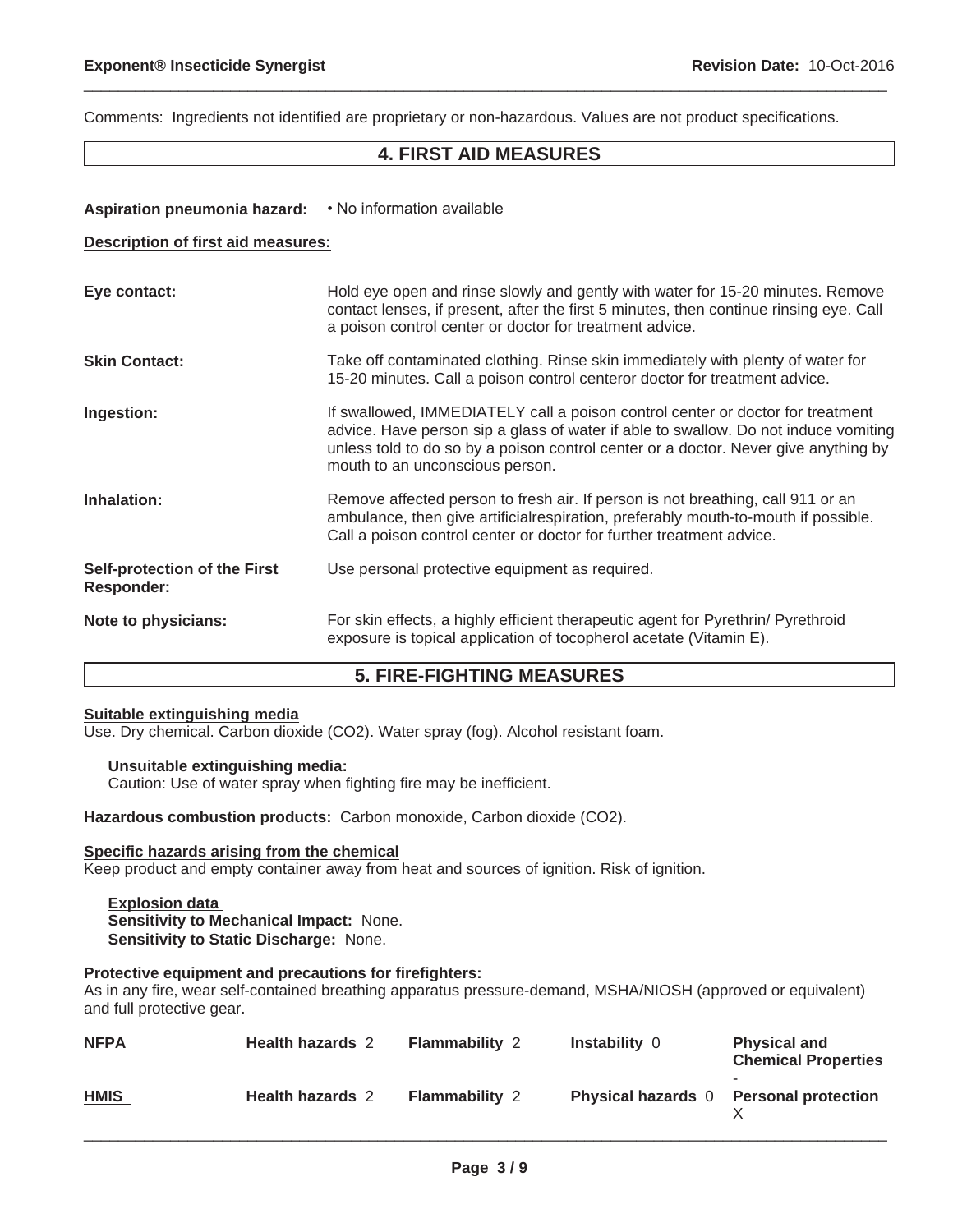## **Chronic Hazard Star Legend** *\* = Chronic Health Hazard*

## **6. ACCIDENTAL RELEASE MEASURES**

 $\_$  ,  $\_$  ,  $\_$  ,  $\_$  ,  $\_$  ,  $\_$  ,  $\_$  ,  $\_$  ,  $\_$  ,  $\_$  ,  $\_$  ,  $\_$  ,  $\_$  ,  $\_$  ,  $\_$  ,  $\_$  ,  $\_$  ,  $\_$  ,  $\_$  ,  $\_$  ,  $\_$  ,  $\_$  ,  $\_$  ,  $\_$  ,  $\_$  ,  $\_$  ,  $\_$  ,  $\_$  ,  $\_$  ,  $\_$  ,  $\_$  ,  $\_$  ,  $\_$  ,  $\_$  ,  $\_$  ,  $\_$  ,  $\_$  ,

#### **Personal precautions, protective equipment and emergency procedures**

| <b>Personal precautions:</b>                         | Use personal protective equipment as required. Remove all sources of ignition.<br>Evacuate personnel to safe areas. Keep people away from and upwind of<br>spill/leak. Pay attention to flashback. Take precautionary measures against static<br>discharges. |  |  |
|------------------------------------------------------|--------------------------------------------------------------------------------------------------------------------------------------------------------------------------------------------------------------------------------------------------------------|--|--|
| <b>Environmental precautions:</b>                    | Do not flush into surface water or sanitary sewer system. Prevent further leakage<br>or spillage if safe to do so. Prevent product from entering drains. See Section 12<br>for additional ecological information.                                            |  |  |
| Methods and material for containment and cleaning up |                                                                                                                                                                                                                                                              |  |  |
| <b>Methods for containment:</b>                      | Prevent further leakage or spillage if safe to do so.                                                                                                                                                                                                        |  |  |
| Methods for cleaning up:                             | Soak up with inert absorbent material. Dam up. Pick up and transfer to properly<br>labeled containers. Take precautionary measures against static discharges.                                                                                                |  |  |

## **7. HANDLING AND STORAGE**

### **Precautions for safe handling**

**Advice on safe handling:** Use with local exhaust ventilation. All equipment used when handling the product must be grounded. Keep away from heat/sparks/open flames/hot surfaces. - No smoking. Use personal protective equipment as required. Do not breathe dust/fume/gas/mist/vapors/spray. Take necessary action to avoid static electricity discharge (which might cause ignition of organic vapors). For more information, see product label.

## **Conditions for safe storage, including any incompatibilities**

**Storage Conditions:** Keep away from heat, sparks, flame and other sources of ignition (i.e., pilot lights, electric motors and static electricity). Keep containers tightly closed in a cool, well-ventilated place. Keep away from heat. Keep in properly labeled containers. For more information, see product label.

## **8. EXPOSURE CONTROLS/ PERSONAL PROTECTION**

**Exposure Guidelines:** This product, as supplied, does not contain any hazardous materials with occupational exposure limits established by the region specific regulatory bodies.

|  | <b>Appropriate engineering controls</b> |  |
|--|-----------------------------------------|--|
|  |                                         |  |

**Engineering Controls:** Safety showers Eyewash stations Ventilation systems

#### **Individual protection measures, such as personal protective equipment**

**Eye/face protection:** Wear safety glasses with side shields (or goggles).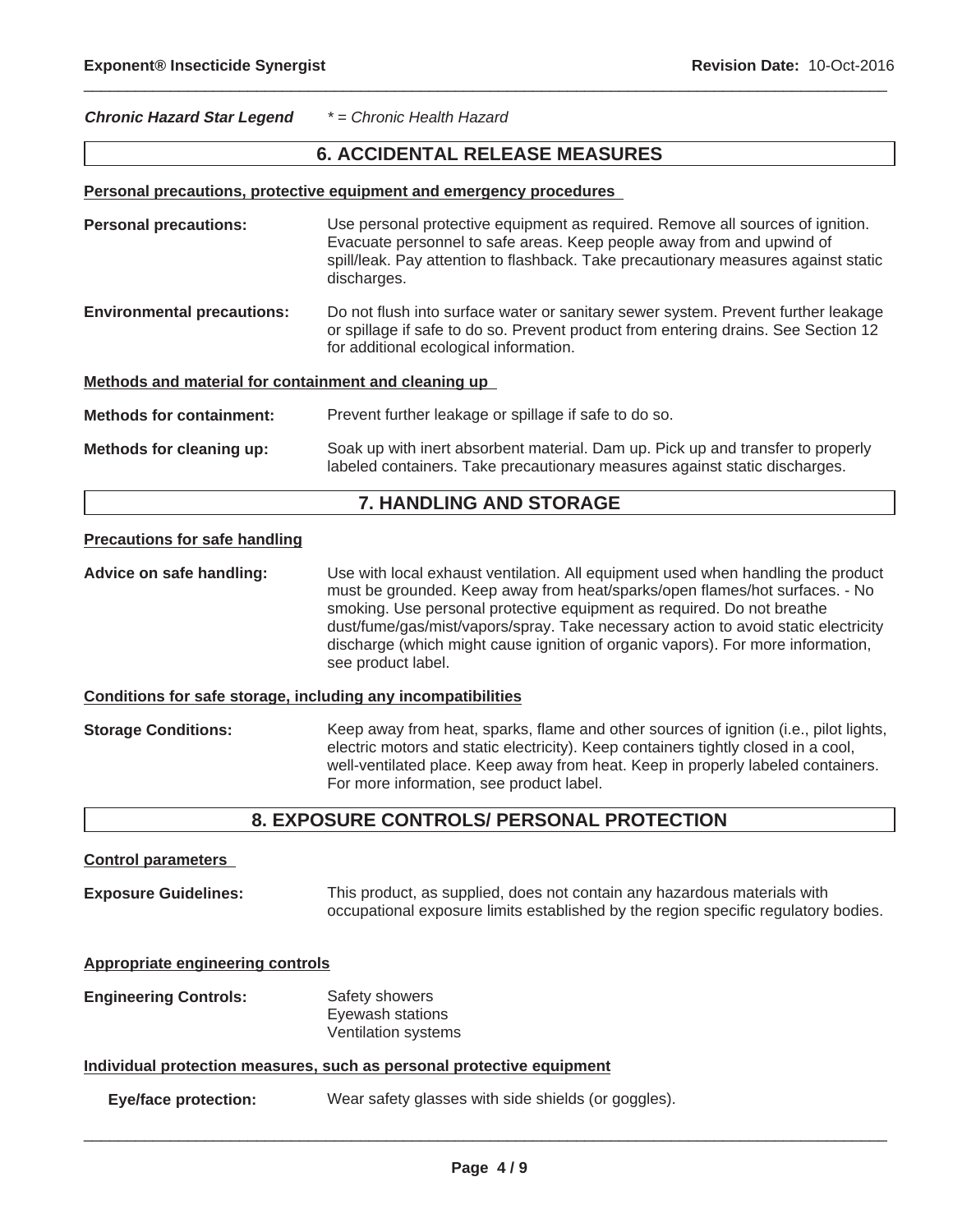| Skin and body protection:                        | Wear protective gloves and protective clothing.                                                                                                                                                                                                                                                                                     |
|--------------------------------------------------|-------------------------------------------------------------------------------------------------------------------------------------------------------------------------------------------------------------------------------------------------------------------------------------------------------------------------------------|
| <b>Respiratory protection:</b>                   | If exposure limits are exceeded or irritation is experienced, NIOSH/MSHA<br>approved respiratory protection should be worn. Positive-pressure supplied air<br>respirators may be required for high airborne contaminant concentrations.<br>Respiratory protection must be provided in accordance with current local<br>regulations. |
| <b>General Hygiene</b><br><b>Considerations:</b> | When using do not eat, drink or smoke. Regular cleaning of equipment, work area<br>and clothing is recommended.                                                                                                                                                                                                                     |

 $\_$  ,  $\_$  ,  $\_$  ,  $\_$  ,  $\_$  ,  $\_$  ,  $\_$  ,  $\_$  ,  $\_$  ,  $\_$  ,  $\_$  ,  $\_$  ,  $\_$  ,  $\_$  ,  $\_$  ,  $\_$  ,  $\_$  ,  $\_$  ,  $\_$  ,  $\_$  ,  $\_$  ,  $\_$  ,  $\_$  ,  $\_$  ,  $\_$  ,  $\_$  ,  $\_$  ,  $\_$  ,  $\_$  ,  $\_$  ,  $\_$  ,  $\_$  ,  $\_$  ,  $\_$  ,  $\_$  ,  $\_$  ,  $\_$  ,

# **9. PHYSICAL AND CHEMICAL PROPERTIES**

## **Information on basic physical and chemical properties:**

| <b>Physical state:</b><br>Appearance:<br>Odor<br>Odor threshold:<br><b>Color (Gardner Scale):</b>                                                                                                                                                                                                                                                                                                                                                                         | Liquid<br>Clear, to light amber<br>Slight - Solvent<br>No information available<br>1                                                                                                                                                                                                                                                             |                                                                         |
|---------------------------------------------------------------------------------------------------------------------------------------------------------------------------------------------------------------------------------------------------------------------------------------------------------------------------------------------------------------------------------------------------------------------------------------------------------------------------|--------------------------------------------------------------------------------------------------------------------------------------------------------------------------------------------------------------------------------------------------------------------------------------------------------------------------------------------------|-------------------------------------------------------------------------|
| <b>Property:</b><br>pH:<br>Melting point / freezing point:<br>Boiling point / boiling range:<br><b>Flash point:</b>                                                                                                                                                                                                                                                                                                                                                       | Values:<br>51<br>No information available<br>No information available<br>87.8 °C / 190.0 °F                                                                                                                                                                                                                                                      | <b>Comment: • Method</b><br>@ 5% in H <sub>2</sub> O<br>Tag Closed Cup; |
| <b>Evaporation rate:</b><br>Flammability (solid, gas):<br><b>Upper flammability limit (UEL):</b><br>Lower flammability limit (LEL):<br>Vapor pressure:<br>Vapor density:<br><b>Specific Gravity:</b><br><b>Water solubility:</b><br>Partition coefficient; n-Octanol/ No information available<br><b>Water:</b><br><b>Autoignition temperature:</b><br><b>Decomposition temperature:</b><br>Kinematic viscosity:<br><b>Dynamic viscosity:</b><br><b>Refractive Index:</b> | No information available<br>No information available<br>No information available<br>No information available<br>No information available<br>No information available<br>No information available<br>No information available<br>No information available<br>No information available<br>No information available<br>39.2 cPs @ 23.2°C.<br>1.4961 | @ 25°C (77°F)                                                           |
| <b>Other Information:</b>                                                                                                                                                                                                                                                                                                                                                                                                                                                 |                                                                                                                                                                                                                                                                                                                                                  |                                                                         |
| Density:<br>VOC Content (%):                                                                                                                                                                                                                                                                                                                                                                                                                                              | 1.052 g/cm <sup>3</sup> @ 20.0 °C<br>2                                                                                                                                                                                                                                                                                                           |                                                                         |
| <b>Miscibility/ Solubility:</b><br>Water:<br>Alcohol<br><b>Aromatic solvents:</b><br><b>Petroleum distillates:</b>                                                                                                                                                                                                                                                                                                                                                        | Miscible<br>Miscible<br><b>Miscible</b><br><b>Miscible</b>                                                                                                                                                                                                                                                                                       |                                                                         |

# **10. STABILITY AND REACTIVITY**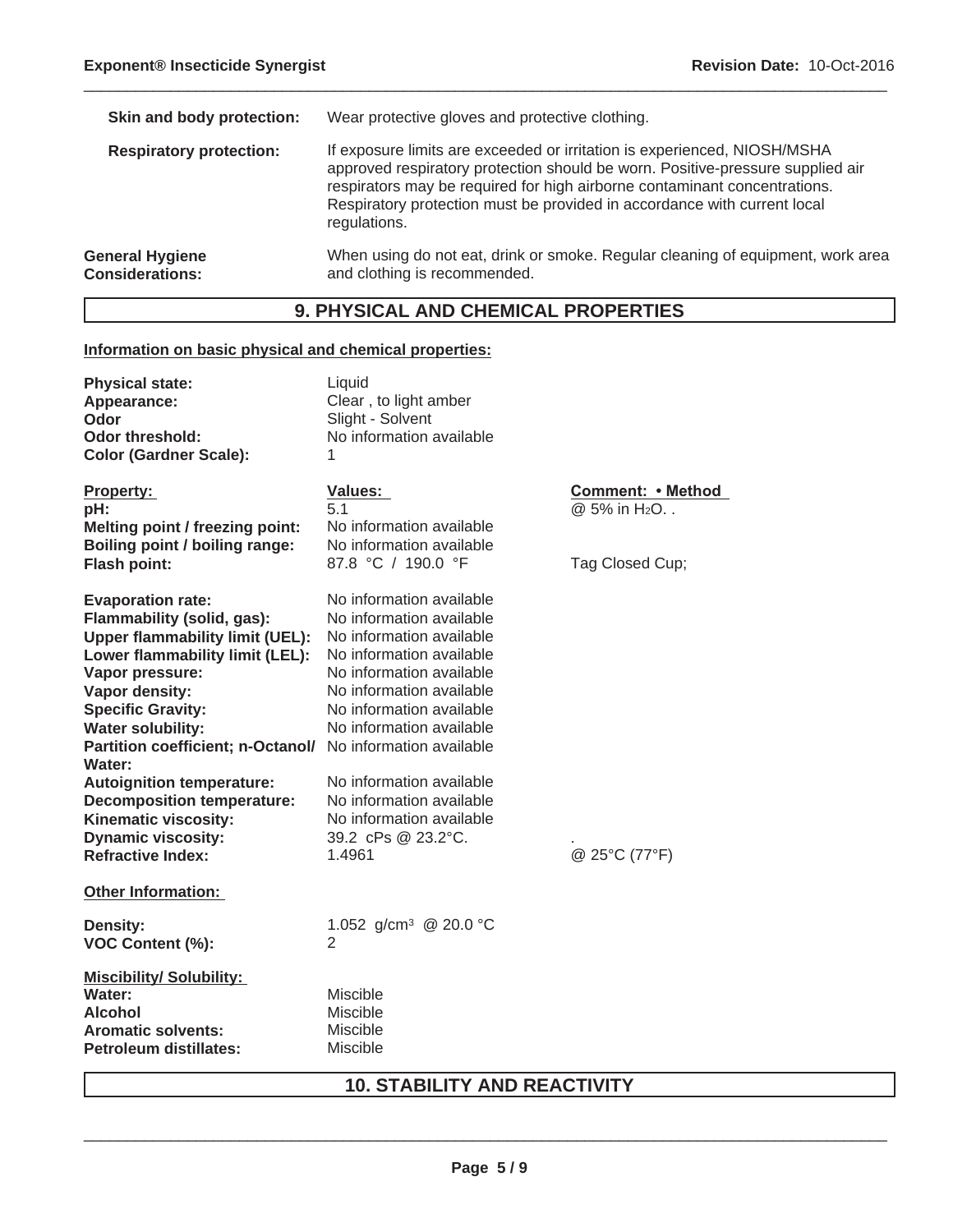#### **Reactivity** No data available

## **Chemical stability**

Stable under recommended storage conditions.

## **Possibility of Hazardous Reactions**

None under normal processing.

## **Hazardous polymerization:** Hazardous polymerization does not occur.

### **Conditions to avoid**

Heat, flames and sparks.

#### **Incompatible materials:**

Incompatible with strong acids and bases. Incompatible with oxidizing agents.

### **Hazardous Decomposition Products**

Carbon monoxide, Carbon dioxide (CO2).

## **11. TOXICOLOGICAL INFORMATION**

 $\_$  ,  $\_$  ,  $\_$  ,  $\_$  ,  $\_$  ,  $\_$  ,  $\_$  ,  $\_$  ,  $\_$  ,  $\_$  ,  $\_$  ,  $\_$  ,  $\_$  ,  $\_$  ,  $\_$  ,  $\_$  ,  $\_$  ,  $\_$  ,  $\_$  ,  $\_$  ,  $\_$  ,  $\_$  ,  $\_$  ,  $\_$  ,  $\_$  ,  $\_$  ,  $\_$  ,  $\_$  ,  $\_$  ,  $\_$  ,  $\_$  ,  $\_$  ,  $\_$  ,  $\_$  ,  $\_$  ,  $\_$  ,  $\_$  ,

## **Numerical measures of toxicity - Product Information**

| Oral LD <sub>50</sub><br><b>Dermal LD<sub>50</sub></b><br><b>Inhalation LC<sub>50</sub></b><br>Eye contact:<br><b>Skin Contact:</b><br><b>Skin Irritation Index:</b>         | $>3,129$ mg/kg (rat)<br>$>5,000$ mg/kg (rabbit)<br>$>2.04$ mg/L, (rat; 4 hours)<br>Moderately irritating to the eyes. Irritation clearing in 72 hours. (rabbit).<br>Slight irritation at 48 hours. (rabbit).<br>0.5                                                                                                                                                                                                                                                                                                                                 |
|------------------------------------------------------------------------------------------------------------------------------------------------------------------------------|-----------------------------------------------------------------------------------------------------------------------------------------------------------------------------------------------------------------------------------------------------------------------------------------------------------------------------------------------------------------------------------------------------------------------------------------------------------------------------------------------------------------------------------------------------|
| <b>Sensitization:</b>                                                                                                                                                        | Positive. (guinea pig).                                                                                                                                                                                                                                                                                                                                                                                                                                                                                                                             |
| <b>Piperonyl Butoxide:</b><br><b>Carcinogenicity/ Oncogenicity:</b>                                                                                                          | Marginally higher incidences of benign liver tumors in mice were observed<br>following lifetime high dose exposures to PBO. The significance of these<br>observations is questionable and under review. The doses at which tumors were<br>observed for PBO greatly exceeded potential human exposure from labeled uses.<br>Doses at which these effects were observed greatly exceeded anticipated human<br>dietary intake. At anticipated dietary exposure levels, it is highly unlikely that this<br>product will result in carcinogenic effects. |
| Carcinogenicity                                                                                                                                                              | This product does not contain any carcinogens or potential carcinogens as listed<br>by OSHA, IARC or NTP.                                                                                                                                                                                                                                                                                                                                                                                                                                           |
| <b>Reproductive toxicity:</b><br><b>Developmental Toxicity</b><br>Teratogenicity:<br><b>STOT - single exposure:</b><br>STOT - repeated exposure:<br><b>Chronic toxicity:</b> | No information available.<br>No information available.<br>No information available.<br>No information available.<br>No information available.<br>Avoid repeated exposure.                                                                                                                                                                                                                                                                                                                                                                           |

## **12. ECOLOGICAL INFORMATION**

## **Ecotoxicity:**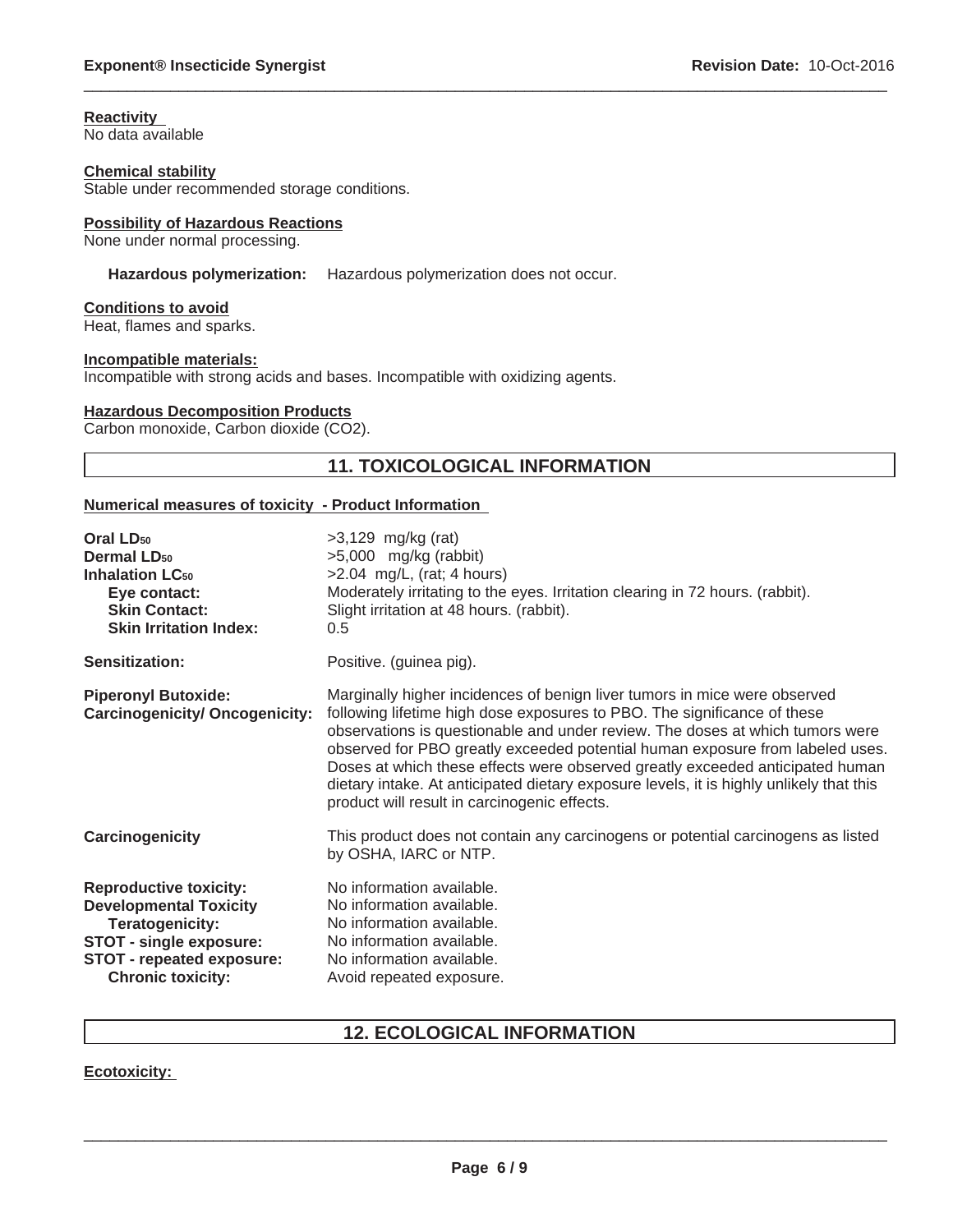#### **Persistence and degradability**

No information available.

**Bioaccumulation**

No information available.

### **Other adverse effects:** No information available

### **Environmental hazards (EPA):**

Do not discharge effluent containing this product into lakes, streams, ponds, estuaries, oceans or other waters unless in accordance with the requirements of a National Pollutant Discharge Elimination System (NPDES) permit and the permitting authority has been notified in writing prior to discharge. Do not discharge effluent containing this product to sewer systems without previously notifying the local sewage treatment plant authority. For guidance contact your State Water Board or Regional Office of the EPA.

 $\_$  ,  $\_$  ,  $\_$  ,  $\_$  ,  $\_$  ,  $\_$  ,  $\_$  ,  $\_$  ,  $\_$  ,  $\_$  ,  $\_$  ,  $\_$  ,  $\_$  ,  $\_$  ,  $\_$  ,  $\_$  ,  $\_$  ,  $\_$  ,  $\_$  ,  $\_$  ,  $\_$  ,  $\_$  ,  $\_$  ,  $\_$  ,  $\_$  ,  $\_$  ,  $\_$  ,  $\_$  ,  $\_$  ,  $\_$  ,  $\_$  ,  $\_$  ,  $\_$  ,  $\_$  ,  $\_$  ,  $\_$  ,  $\_$  ,

## **13. DISPOSAL CONSIDERATIONS**

#### **Waste treatment methods**

| Disposal of wastes:     | Disposal should be in accordance with applicable regional, national and local laws<br>and regulations. For more information, see product label. |
|-------------------------|-------------------------------------------------------------------------------------------------------------------------------------------------|
| Contaminated packaging: | For more information, see product label.                                                                                                        |

## **14. TRANSPORT INFORMATION**

#### **DOT (Department of Transportation)**

| <b>Proper Shipping Name:</b>       | Insecticides, Insect or Animal Repellent, Liquid                                                                                                              |  |
|------------------------------------|---------------------------------------------------------------------------------------------------------------------------------------------------------------|--|
| <b>Hazard Class:</b>               | This material is not hazardous.                                                                                                                               |  |
| <b>Other Shipping Information:</b> | This material is not regulated by the DOT as a hazardous material when shipped<br>in Non-Bulk quantities ( <i>i.e.</i> , less-than 119 Gallons / 450 Liters). |  |
| Air (IATA/ ICAO)                   | When shipping in Bulk-quantities ( <i>i.e.</i> , more than 119 Gallons / 450 Liters), please<br>contact MGK® for the proper shipping description.             |  |
| <b>Proper Shipping Name:</b>       | Insecticides, Insect or Animal Repellent, Liquid                                                                                                              |  |
| <b>Hazard Class:</b>               | This material is not hazardous.                                                                                                                               |  |
| <b>Vessel (IMO/ IMDG)</b>          |                                                                                                                                                               |  |
| <b>UN/ID Number:</b>               | UN3082                                                                                                                                                        |  |
| <b>Proper Shipping Name:</b>       | Environmentally hazardous substance, liquid, n.o.s.                                                                                                           |  |
| <b>Hazard Class:</b>               | 9                                                                                                                                                             |  |
| <b>Packing Group:</b>              | Ш                                                                                                                                                             |  |

# **15. REGULATORY INFORMATION**

## **US Federal Regulations**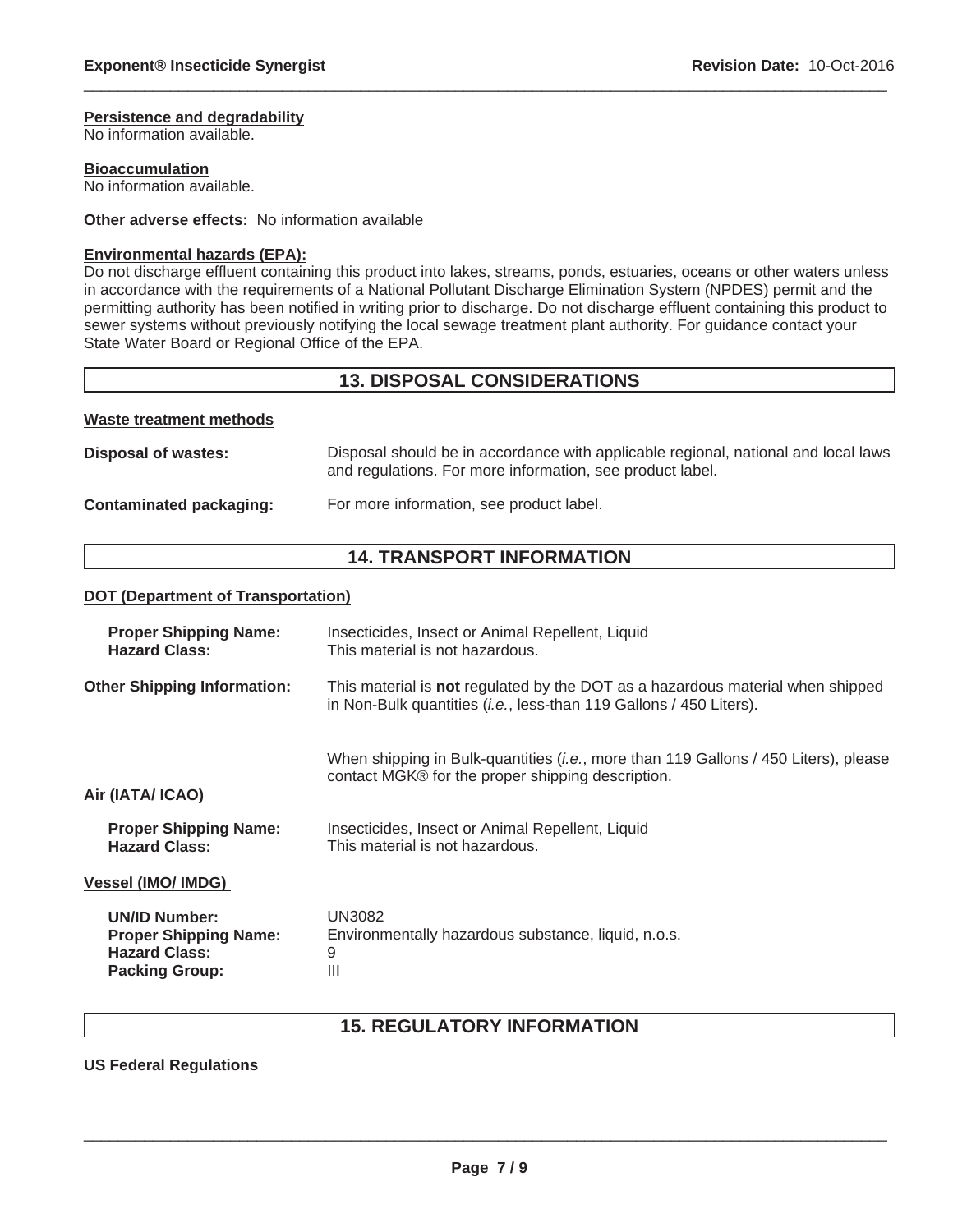## **SARA 313**

Section 313 of Title III of the Superfund Amendments and Reauthorization Act of 1986 (SARA). This product contains a chemical or chemicals which are subject to the reporting requirements of the Act and Title 40 of the Code of Federal Regulations, Part 372

 $\_$  ,  $\_$  ,  $\_$  ,  $\_$  ,  $\_$  ,  $\_$  ,  $\_$  ,  $\_$  ,  $\_$  ,  $\_$  ,  $\_$  ,  $\_$  ,  $\_$  ,  $\_$  ,  $\_$  ,  $\_$  ,  $\_$  ,  $\_$  ,  $\_$  ,  $\_$  ,  $\_$  ,  $\_$  ,  $\_$  ,  $\_$  ,  $\_$  ,  $\_$  ,  $\_$  ,  $\_$  ,  $\_$  ,  $\_$  ,  $\_$  ,  $\_$  ,  $\_$  ,  $\_$  ,  $\_$  ,  $\_$  ,  $\_$  ,

| <b>Chemical Name</b>               | <b>SARA 313 - Threshold Values %</b> |  |
|------------------------------------|--------------------------------------|--|
| Piperonyl Butoxide (PBO) - 51-03-6 | 1.0                                  |  |
| SARA 311/312 Hazard                |                                      |  |
| <b>Categories</b>                  |                                      |  |
| Acute health hazard                | Yes                                  |  |
| <b>Chronic Health Hazard</b>       | No.                                  |  |
| <b>Fire hazard</b>                 | Yes                                  |  |
| Sudden release of pressure hazard  | No.                                  |  |
| <b>Reactive Hazard</b>             | No.                                  |  |

This product does not contain any substances regulated as pollutants pursuant to the Clean Water Act (40 CFR 122.21 and 40 CFR 122.42)

#### **CERCLA**

This material, as supplied, does not contain any substances regulated as hazardous substances under the Comprehensive Environmental Response Compensation and Liability Act (CERCLA) (40 CFR 302) or the Superfund Amendments and Reauthorization Act (SARA) (40 CFR 355). There may be specific reporting requirements at the local, regional, or state level pertaining to releases of this material

#### **US State Regulations:**

## **California Proposition 65:**

This product does not contain any Proposition 65 chemicals

## **U.S. EPA Label Information:**

#### **EPA Registration Number:** 1021-1511

#### **Difference between SDS and EPA (FIFRA) Pesticide label:**

This chemical is a pesticide product registered by the United States Environmental Protection Agency and is subject to certain labeling requirements under federal pesticide law. These requirements differ from the classification criteria and hazard information required for Safety Data Sheets (SDS), and for workplace labels of non-pesticide chemicals. The pesticide label also includes other important information, including directions for use. The hazard information required on the pesticide label is reproduced below:

#### Signal word: **CAUTION**

#### Precautionary Statements:

- Harmful if swallowed.
- Harmful if absorbed through the skin.
- Causes moderate eye irritation.

### **International:**

| TSCA                 | Complies        |
|----------------------|-----------------|
| <b>DSL/NDSL</b>      | Complies        |
| <b>EINECS/ELINCS</b> | Complies        |
| <b>ENCS</b>          | Complies        |
| <b>IECSC</b>         | Does not comply |